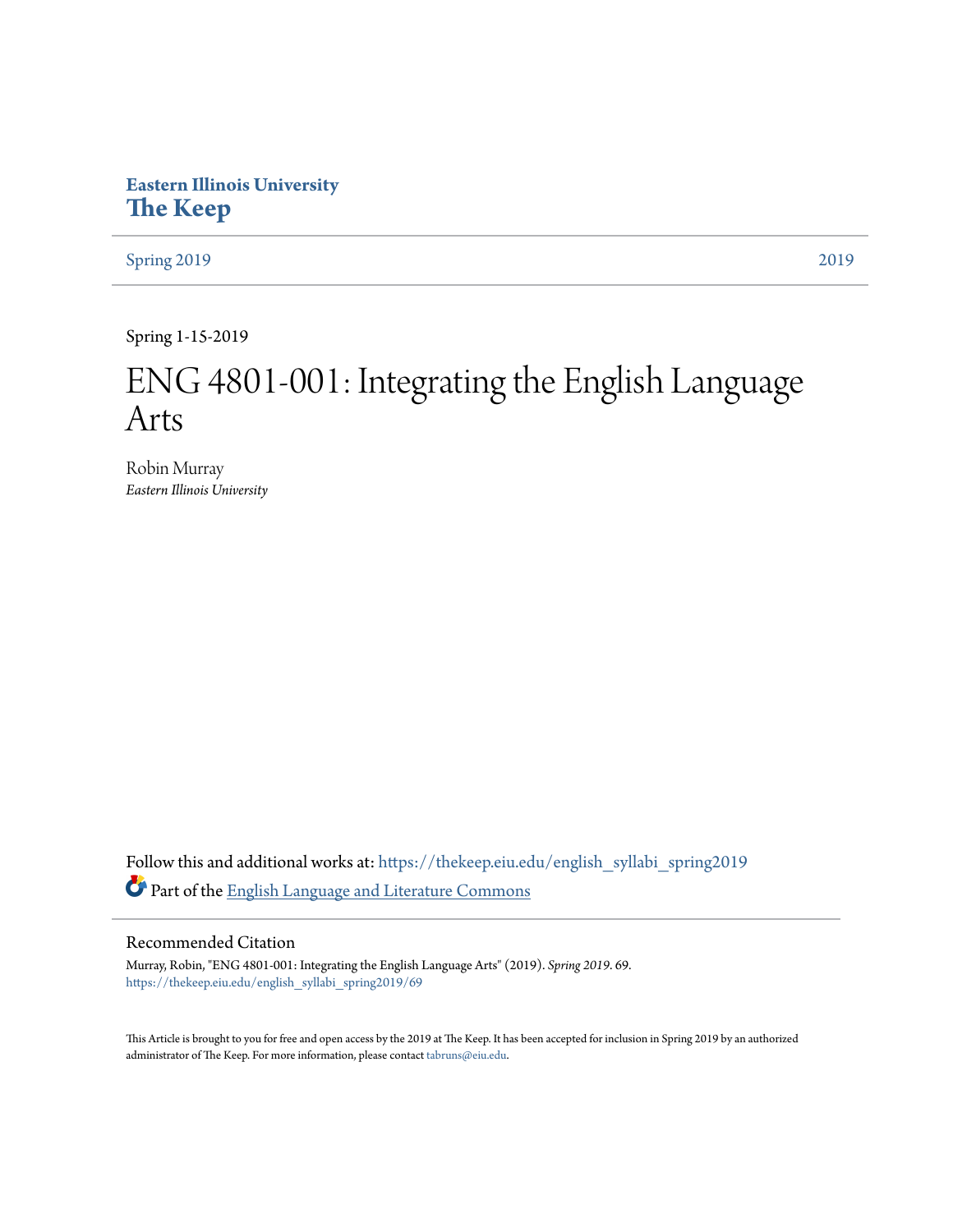#### Spring 2019 ENG 4801: Integrating the English Language Arts MW 4:30-5:45 in CH 3120 and 3130

Robin L. Murray **Office: 3351 Coleman Hall** Phone: 549-0199 (call or text before 10 p.m.) email: rhnurray@eiu.edu;  $\bullet$  ffice Hours: T 1-3:30, In  $\bullet$  ffice  $\bullet$  nline MW 5:50-6:50 pm and by appnt.

#### Course Description:

ENG 4801 Catalogue Description: Strategies for integrating the English language arts, including literature, composition, speech, drama, and works in other media such as film. Attention to pedagogical theory and its practical applications. Includes 5 hours of on-site pre-clinical experience. WI; Prerequisites & Notes: ENG 1002G and SED 2000.

ENG 4801 Course Description: This course centers on integrating the English language arts (speaking, listening, reading, writing, and viewing) in relation to pedagogical theories and their practical applications. Adapting written and oral communication to audience and situation, recognizing components of effective oral and written communication, and integrating technology and media into the language arts classroom will be key elements of this course. Course work will include response papers, pedagogical research, lesson plans, unit design, authentic assessments, and presentations.

Course Objectives: Aligned with the NCTE, Common Core, Illinois Professional Teaching Standards, and Ell's Undergraduate Learning Goals, after the completion of this course, students will be able to:

1. Design instructional material that showcases an ability to vary approaches, accommodate different learning styles, and adapt to the needs of diverse learners (writing, critical thinking)

2. Recognize the importance of including a variety of genres (narrative and non-narrative, print and non-print) in English Language Arts instruction (reading, critical thinking) 3. Develop activities and assessments that promote critical thinking, problem solving,

application of skills, and the effective use of technology (writing, critical thinking)

4. Recognize the issues surrounding the "canon" and what they imply about the secondary Language Arts curriculum (reading)

5. Craft a variety of assessments to evaluate and modify the teaching/learning process (writing, critical thinking)

6. Be aware of and able to implement a variety of culturally diverse literature  $\&$  media selections in the secondary classroom (reading, citizenship)

7. Be familiar with and be able to implement a variety ofresources available to an English Language Arts instructor

8. Design multi-genre/multi-media units and cross-curricular lessons that reflect the hybrid nature of Language Arts (writing, critical thinking)

9. Understand and engage with pedagogical debates concerning best practices for 21" century learners (citizenship).

10. Produce research-based arguments that demonstrate professional writing, ethical use of source material, and the ability to analyze/collect data (writing, critical thinking, numeracy).

11. Participate in presentations, showcasing effective communication skills and the ability to provide useful feedback as a member of an audience (speaking).

12. Understand the additional roles that Language Arts teachers often fulfill within schools (e.g. as sponsors of school newspapers, literary magazines, and yearbooks).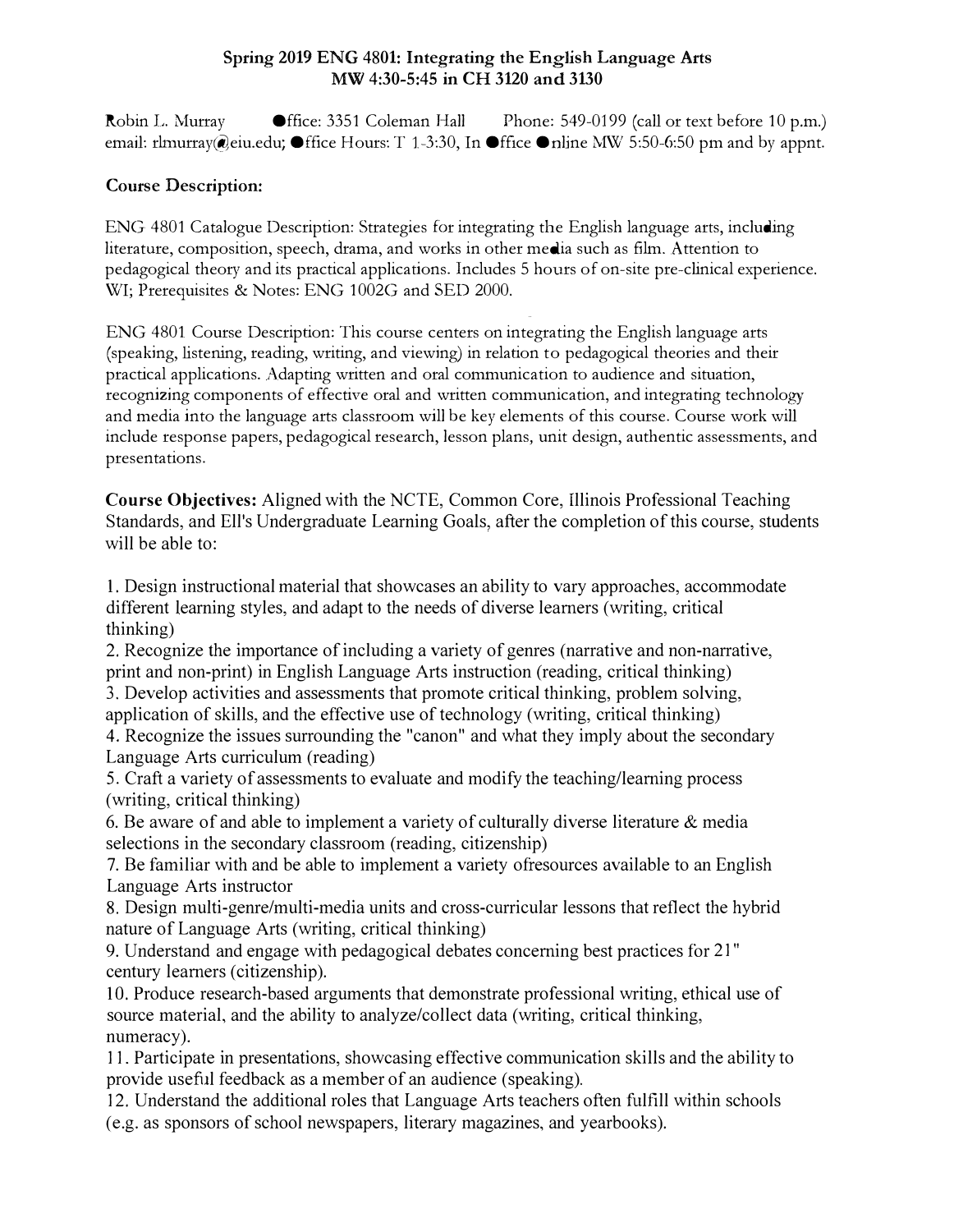#### Required Texts aud Materials:

- Crafting Digital Writing
- Thinking Through Genre: Units of Study in Reading and Writing Workshops 4-12
- 10 Easy Ways to Use Technology in the English Classroom
- Seeing & Believing: How to Teach Media Literacy in the English Classroom
- The Reading/Writing Connection: Strategies for Teaching and Learning in the Secondary Classroom
- Making the Journey: Being and Becoming an English Teacher
- Excerpts from In Case You Teach English: An Interactive Casebook for Prospective and Practicing Teachers
- Readings and multimodal writing examples on D2L
- Your Writing

### Course Requirements:

### A. Initial Notes:

You must complete all parts of all major assignments and clinical experience hours to be eligible to pass the class. Major assignments include all assignments except for most daily work and response papers. Attendance is mandatory. More detailed assignment instructions will be provided for major assignments as the semester progresses.

Note: In accordance with content-area guidelines, five clinical experience hours (reflected by completed dispositions sheets from the cooperating teachers observed), in addition to required College of Education hours, are required for course completion. The College of Education's Live Text requirements apply. If you are seeking teacher certification, you must submit a revised copy of your unit plan to Dr. Murray through Live Text.

### B. Assignments:

- l. Biogs, Entrance Cards, and Daily Work
- Blog posts and entrances cards: Respond to assigned readings or multimodal text examples. Cite the pages to which you refer, when appropriate. Prompts will be listed on D2L.
- Daily work-- Daily work includes class participation, in-class writing, peer response, informal group work, oral presentations, and individual activities. A participation grade will be assigned each week, and it will be worth up to five points. Students who participate in class discussions, bring required materials to class, and positively contribute to class activities should earn all available points for that week. Failure to participate in class activities, failure to bring course materials, or excessive tardiness will result in a loss of some or all of the weekly participation points at my discretion.
- 2. Visual Narratives Lesson Plan (2-3 pages): You will craft a lesson plan that engages students with a lesson related to visual narratives.
- 3. Social Justice Lesson Plan (2-3 pages) You will craft a lesson plan that engages stndents with a topic/theme or educational aim related to social justice/equality.
- 4. Mini-lesson Presentation: Present a 12-15-minute mini-lesson that relates to teaching Speaking & Listening in class. Your mini-lesson may relate to your unit plan. You are also required to present at the English Studies Conference on April 2, 2019.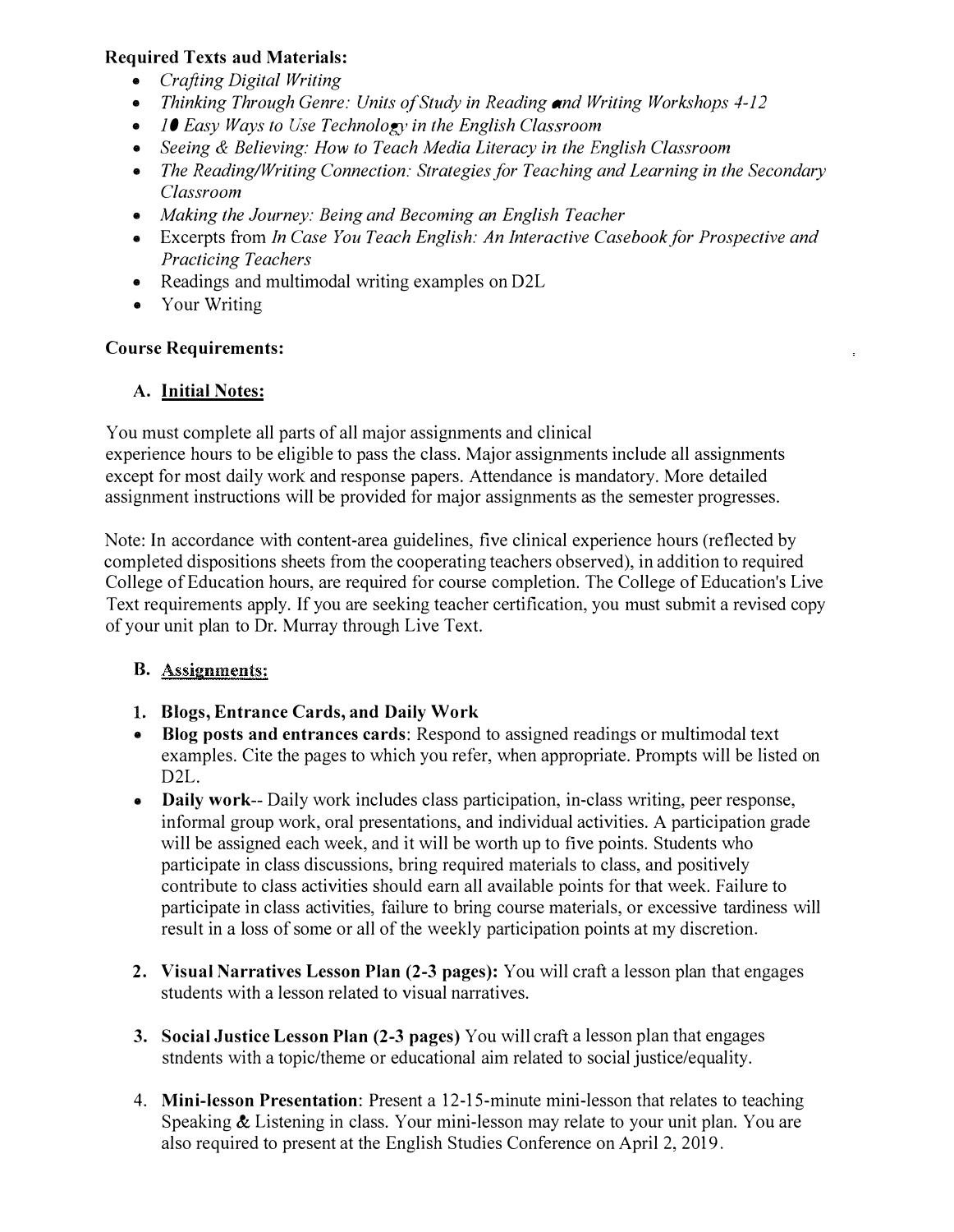- 5. Unit Plan Project (Rationale 7-10 pages; Cross-Curricnlar Lesson Plan 1-2 pages, Daily Schedule with visual narrative and social justice lesson plans): A printed copy must be turned in to Dr. Murray on the initial due date and a revised copy must be turned in with the portfolio and through Live Text. You are expected to compose a conceptual unit plan demonstrating your awareness of integrating the English language arts. Use class readings and discussion, oral presentations, and your research to inform your choices. Your unit plan should reflect knowledge of contemporary practices of teaching reading, speaking, writing, listening, and utilizing media and technology in the English Language Arts classroom.
- 6. Pedagogv Reflection Essay (4-5 pages): This reflective essay involves applying what you have learned about integrating the English language arts in relation to your prior and/or current clinical experiences as well as the job shadowing in Ell's Writing Center (if applicable). Five hours of content-based clinical experience are required as part of course completion, and that experience, as well as other clinical experiences (if applicable), should be reflected in this essay.

#### 7. Portfolio

- Revised Self-Analysis (2-3 pages)
- Comprehensive Philosophy of Teaching (1-2 pages)
- Lesson Plans (original graded copies with completed rubrics and revisions)
- Unit Plan (original graded copy with completed rubric and revision)
- Pedagogy Reflection Essay
- Verification of Professional Organization Membership

## 8. For Graduate Students Only--Course Syllabus

### Other Policies:

Attendance: Because this course emphasizes digital writing as process and as collaborative activity, attendance is essential. During the projects, your classmates will rely on your feedback. Class exercises and peer review activities (generally worth 10-20 points each) usually cannot be made up at a later date unless the absence is excused. After four absences, each additional absence will also result in a penalty of one full letter grade subtracted from your final course grade. For an absence to be excused, bring proper verification (written documentation approved by me) for serious illness or emergency. If it is an excused absence, attending a pre-approved workshop or lecture appropriate to the course description and writing a brief description can make up the time (but not always work missed). Leaving before class is formally dismissed by your instructor may result in an absence for that class day.

Late Work: Late work that is not excused before its due date will be penalized by 10% of the maximum possible score for each day it is late (excluding weekend days). Assignments, including drafts, are due at the beginning of class. Work turned in after the beginning of class may be penalized by up to I 0% of the maximum possible points. Computer Classroom printers are for in-class activities only, so bring hard copies of your assignments to class. E-mail attachments will not be accepted as substitutes for hard copies of your work. Computer and printer problems are not an excuse for turning in late work, so draft and print well in advance. Course Grade: Penalties for excessive absences will be deducted as described in the "Attendance" section.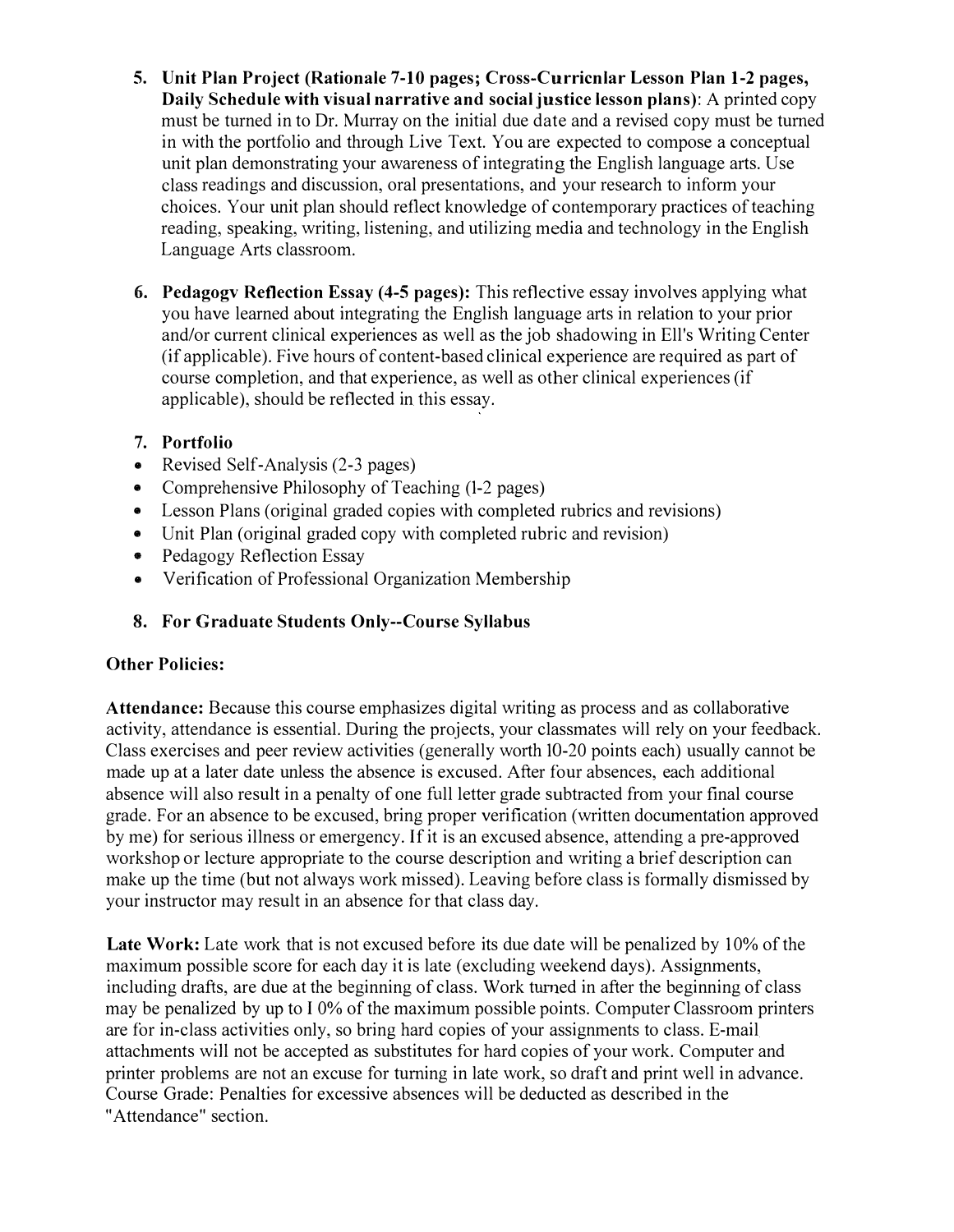Otherwise, your final course grade will be determined by the following:

| Blogs/Response Papers/Daily Work 20% |
|--------------------------------------|
| 20%                                  |
| 20%                                  |
| 20%                                  |
| 20%                                  |
|                                      |

A= 90% to 100%  $B = 80\%$  to  $89\%$ C=70% to  $79%$  $D=60\%$  to 69%  $F = 0\%$  to 59%

Plagiarism: In accordance with English Department and University policies, "Any teacher who discovers an act of plagiarism - the appropriation or imitation of the language, ideas, and/or thoughts of another author represented as one's original work - has the right and responsibility to impose upon the guilty student an appropriate penalty up to an including immediate assignment of the grade of F for the assigned essay and a grade of F for the course, and to report the incident to the Judicial Affairs Office." The best argument against plagiarism is that you cheat yourself out of the education you are here to obtain when you copy someone else's work. If you believe that a specific instance in your writing might constitute plagiarism, please consult me prior to turning in the final draft. In short, students are expected to maintain principles of academic integrity and conduct as defined in EIU's Code of Conduct

(l:@J-iLwww.eiu.edu/judicial/studentconductcofiluiJm). Violations will be reported to the Office of Student Standards.

Students with Disabilities: If you are a student with a documented disability in need of accommodations to fully participate in this class, please contact the Office of Student Disability Services (OSDS). All accommodations must be approved through OSDS. Please stop by Ninth Street Hall, Room 2006, or call 217-581-6583 to make an appointment.

**Student Success Center & Writing Center:** Students who are having difficulty achieving their academic goals are encouraged to contact the Student Success Center (yvww.eiu.edu/-success) for assistance with time management, test taking, note taking, avoiding procrastination, setting goals, and other skills to support academic achievement. The Student Success Center provides individualized consultations. To make an appointment, call 217-581-6696, or go to 9th Street Hall, Room 1302.

The Writing Center is also a resource that students can utilize to improve their performance in this course. For more information visit their website (http://castle.eiu.edu/writing/). To schedule an appointment, call 217-581-5929, or stop by Coleman Hall, Room 3110 during open hours.

Students seeking Teacher Certification in English Language Arts should provide each of their English Department professors with a copy of the yellow "Application for English Department Approval to Student Teach" before the end of the semester. These forms are available in a rack outside the office of Dr. Melissa Ames (CH 3821).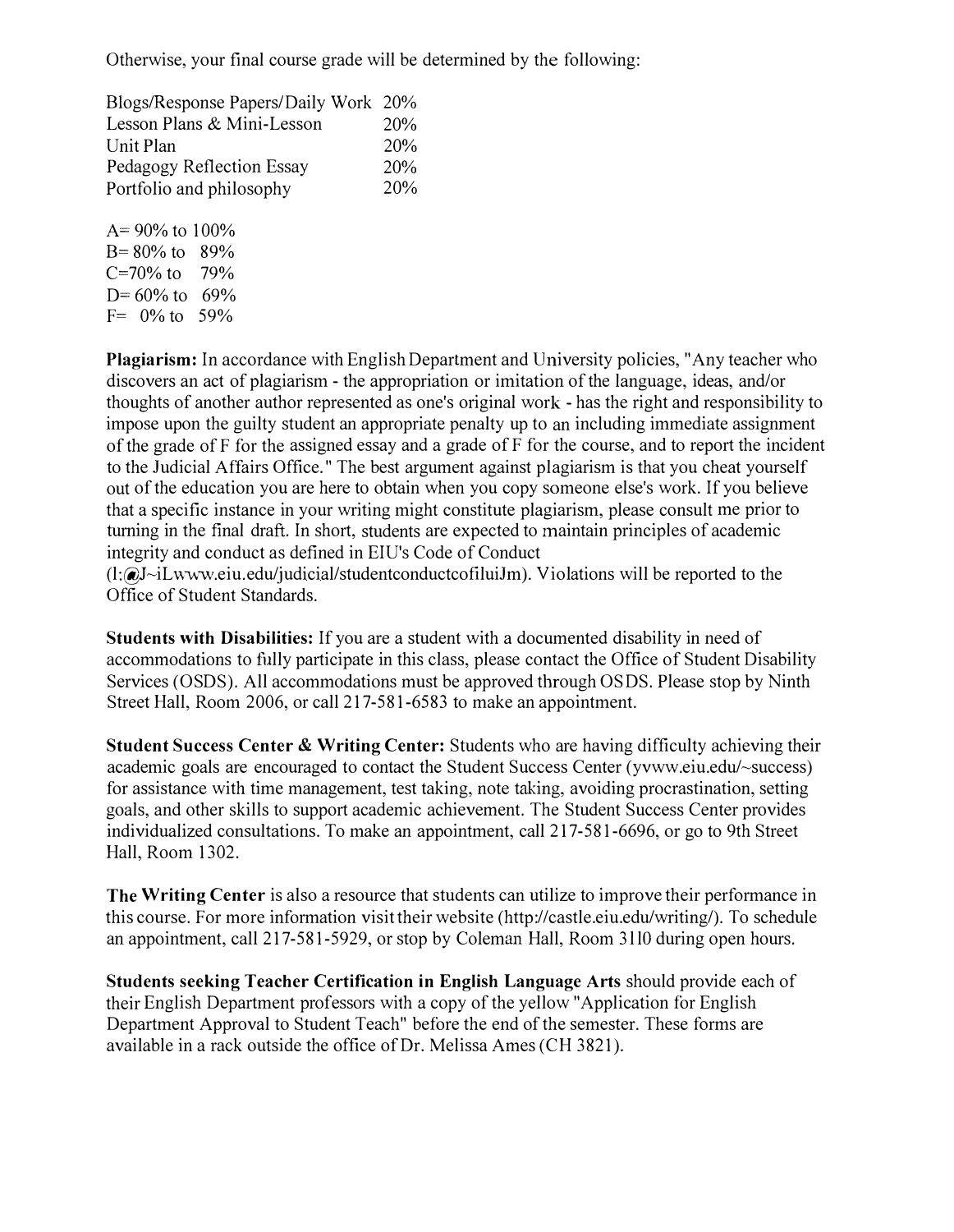#### Spring 2019 ENG 4801 Tentative Course Calendar, Subject to Change

January

#### Scaffolding the Integrated Language Arts

7 Introduction to Course and Each Other. The Status of Speaking, Listening, and Viewing in Secondary Schools. Discussion: What do you expect from English 4801? KWWL: What do you know about ELA instruction? What do you want to know? What are you worried about? We'll fill in the last letter (What did you learn) as we go. Review syllabus and begin reviewing foundation for unit planning started in other Methods courses.

Post-Class Reading: Making the Journey, chapters 1-3.

Post-Class Assignment: Blog post in response to reading. Choose a quotation from the chapters that sparks your interest and write about what classroom experiences and other texts it brought to mind and why.

9 Share and respond to each other's blog posts on D2L--discuss the experience. Discuss backwards planning and the unit and lesson plans and choose a theme to guide your unit and lesson plans for the semester. We'll begin with your Social Justice Lesson Plan. Work on your "Scaffolding Instruction for all the ELA Skills" worksheet as guidance for your rationale. Post-Class Reading: Seeing & Believing chapters 1-3 and "'Frozen in Time': The Impact of Native American Media Representations on Identity and Self-Understanding" on D2L. Post-Class Assignment: Blog post in response to reading. This time think about how you might address images discussed in the chapters in your two versions of your social justice lesson plan.

#### The Image, Representation, and Social Justice

14 Share and respond to each other's blog posts on D2L and discuss the experience. Watch and respond to John Berger,  $Ways$  of Seeing, episode 1 and discuss its implications for reading images.

Post-Class Reading: Dorothea Lange and Gordon Parks' images and reading images handouts on D2L.

Post-Class Assignment: Blog post about one of the images. What do you think it "means" and why?

16 Share and respond to each other's blog posts on D2L and discuss. Explore readings of images and their relationship to social justice and representation.

Post-Class Reading for 1123: Excerpts from Understanding Comics and Maus on D2L Post-Class Assignment: Blog post about the reading. Choose a quotation from the chapters that sparks your interest and write about what classroom experiences and other texts it brought to mind and why.

21 No Class—Martin Luther King Day

23 Share and respond to each other's blog posts on D2L and discuss the experience. Brainstorm about how you plan to approach your two versions of the social justice lesson plan. Review the assignment and lesson plan elements. Continue work on your "Scaffolding Instruction for all the ELA Skills" worksheet as guidance for your rationale.

Post-Class Reading: "The Coming out of Deaf Culture...," chapter 10, Making the Journey, and chapter 8, The Reading Writing Connection.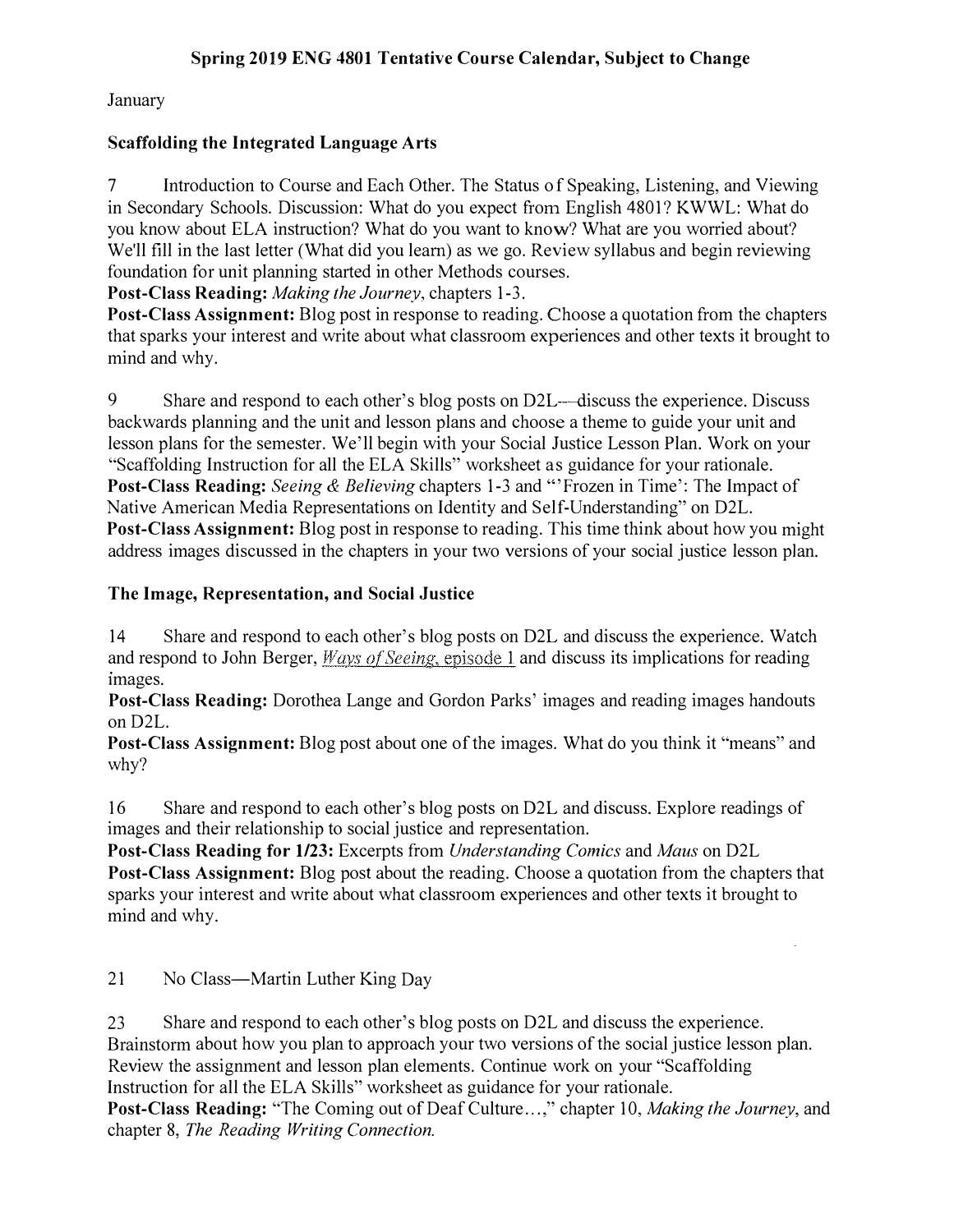Post-Class Assignment: Blog post about the reading. Choose a quotation from the chapters that sparks your interest and write about what classroom experiences and other texts it brought to mind and how you might apply them to your two versions of the social justice lesson plan. Note: Lions in Winter is this weekend (January 26) with free events for students! I'll share the schedule.

28 Share and respond to each other's blog posts on D2L and discuss the experience. Begin drafting your social justice lesson plan (and workshop the requirements). Complete work on your "Scaffolding Instruction for all the ELA Skills" worksheet as guidance for your rationale. Begin building your unit plan rationale.

Post-Class Assignment: Drafts of your social justice lesson plans

30 Peer Review and mini-conference your social justice lesson plans! Post-Class Assignment: Revisions of your social justice lesson plans.

February

### Speaking, Listening, and Presentations

4 Revisions of your social justice lesson plans due! Reflect on your writing. Introduce speaking, listening, and presentation mini-lesson assignment. Share different podcasts and presentations. Continue building your unit plan rationale. Note that you will build your unit form your lesson plans and mini-lessons.

Post-Class Reading: Crafting Digital Writing chapters 1, 2, and 6.

Post-Class Assignment: Blog post about reading. Blog post about the reading. Choose a quotation from the chapters that sparks your interest and write about what classroom experiences and other texts it brought to mind and why.

6 Share and respond to each other's blog posts on D2L and discuss the experience. View and discuss TED talk, "The Beauty of Data Visualization," and discuss its effectiveness as a presentation (with questions from TED as a start). Continue working on unit plan rationale. Post-Class Reading: Making the Journey chapter 9, chapters 1, 2, and 10, Ten Easy Ways, and chapter 5, Crafting Digital Writing

Post-Class Assignment: Blog post about reading and your mini-lesson. Based on the readings and examples, choose your mini-lesson focus and begin brainstorming about it.

I l Share and respond to each other's blog posts on D2L and discuss the experience. Begin drafting your mini-lesson with guidance from peer and instructor. Post-Class Assignment: Your mini-lesson presentations!

### 13 Present Speaking and Listening Mini-Lessons in Class.

Post-Class Reading: Seeing & Believing chapters 4-5 and 10 Easy Ways chapters 3 and 4 Post-Class Assignment: Blog post about the reading. Choose a quotation from the chapters that sparks your interest and write about what classroom experiences and other texts it brought to mind and why.

15 Lincoln's Birthday Observed

## Fictional Film and Other Visual Narratives

18 Share and respond to each other's blog posts on D2L and discuss the experience. Introduce and discuss Visual Narrative lesson plan assignment. Connect with your unit plan focus.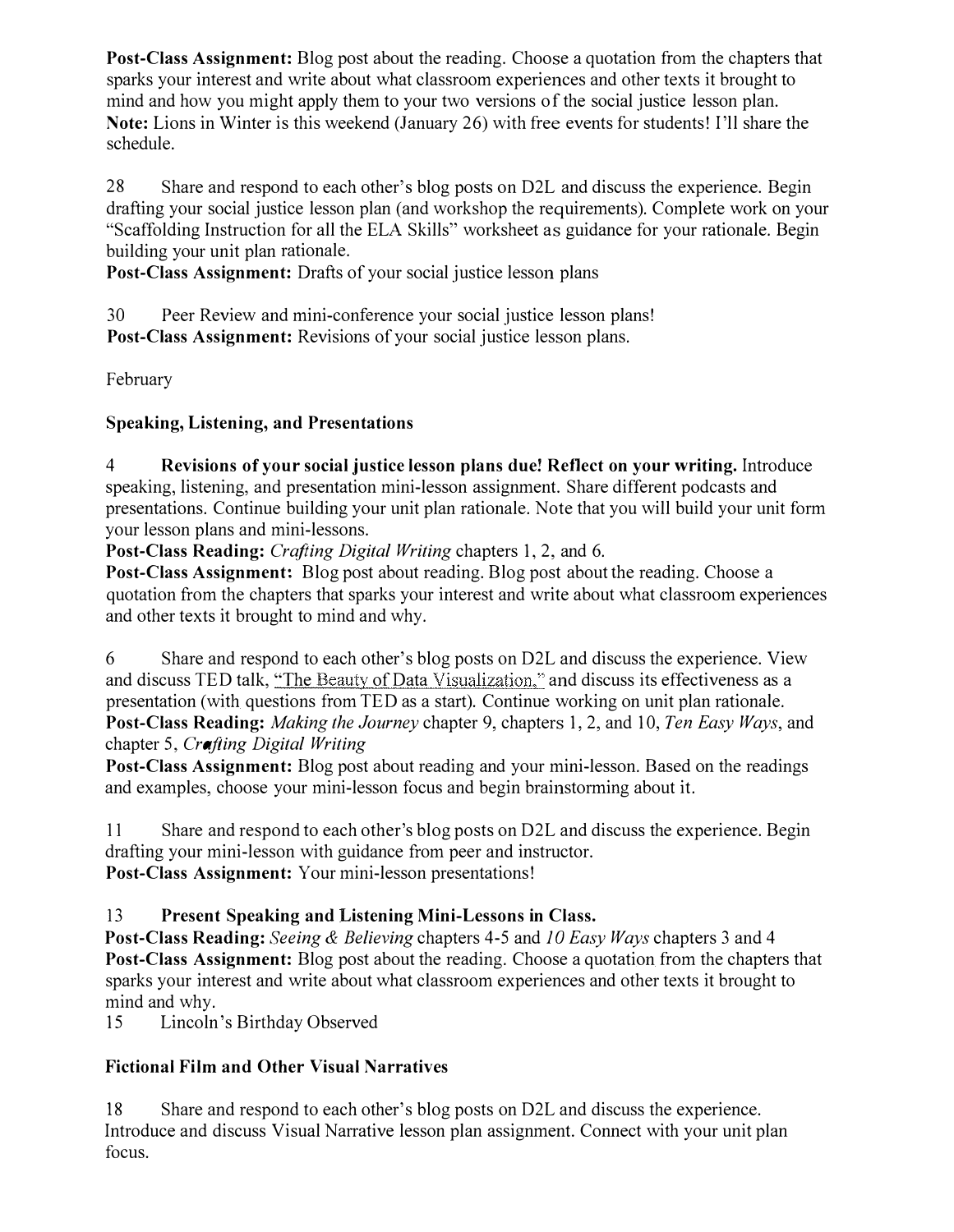Post-Class Reading: "The Poetics of Country Music," "Hip Hop Literacies," and Chapter 6, Crafting Digital Writing

Post-Class Assignment: Blog post about reading. Choose a quotation from the chapters that sparks your interest and write about what classroom experiences and other texts it brought to mind and why.

20 Share and respond to each other's blog posts on D2L and discuss. Explore ways to integrate film, music video, and video/television in the classroom.

Post-Class Reading: excerpts from Everything Bad is Good for You, What Video Games Have to Teach Us about Learning and Literacy, on D2L and chapter 7 and 8 from Crafting Digital Writing.

Post-Class Assignment: Blog post about reading. Based on the readings and examples, begin brainstorming lesson plan focus and begin brainstorming about it.

25 Share and respond to each other's blog posts on D2L and discuss. Explore ways to integrate video games and video texts in the classroom.

Post-Class Reading: Seeing & Believing chapters 6-9.

Post-Class Assignment: Blog post about reading. Based on readings and examples, continue brainstorming lesson plan focus and begin brainstorming about it.

27 Share and respond to each other's blog posts on D2L and discuss. Explore ways to integrate film, video, and video/television in the classroom. Begin drafting visual narrative lesson plan.

Post-Class Assignment: Visual Narrative Lesson Plan

March

## 4 Visual Narrative Lesson Plan draft due for peer review and mini-conference

6 Visual Narrative Lesson Plan Due. Introduce and discuss the Cross-Curricular Lesson Plan. Connect with your unit plan!

Post-Class Reading: "Designing for People Who Do Not Read Easily," "Superscrips Don't Fly: Technical Communication to Support Ordinary Lives of People with Disabilities, "Race and Literacy, and "The Social Construction of Identity" on D2L

Post-Class Assignment: Blog post on reading—Apply what you learned to a possible crosscurricular lesson plan.

11-15 No School-Spring Break!

## Documentary Film, Informational Texts, and Cross-Disciplinary Lesson Planning

18 In-Class Response on Reading. Discuss blog posts Cross-Curricular Lesson Plan and connect with reading. Begin drafting lesson plan. Connect with your unit plan. Post-Class Reading due for 3/25: Thinking Through Genre chapters 1-4 Post-Class Assignment: Cross-Curricular Lesson Plan due on 3/25

20 Central Illinois Feminist Film Festival. Thinking Through Genre applications on D2L due.